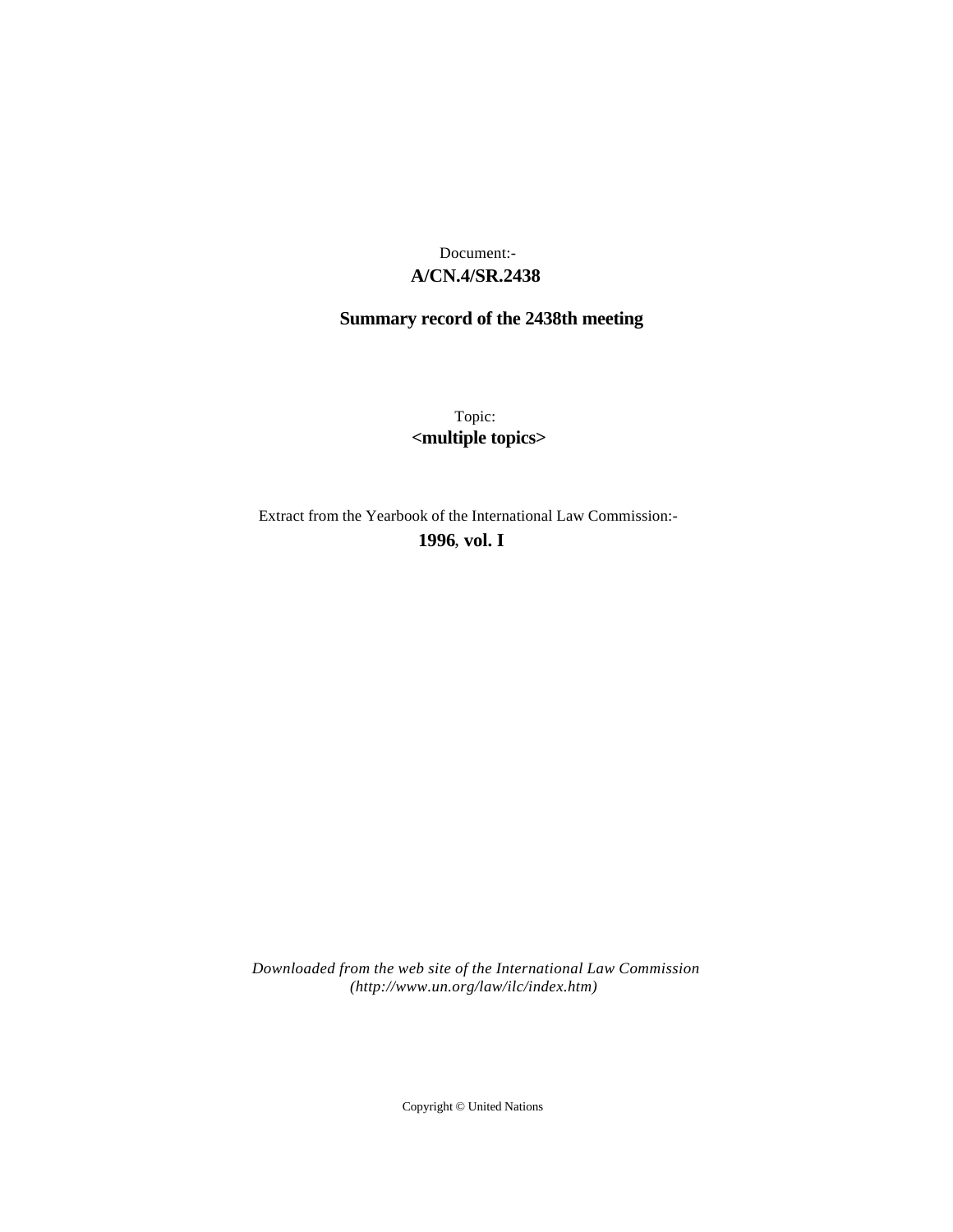98. The CHAIRMAN said that he would ask the Chairman of the Drafting Committee and the Special Rapporteur to prepare for the Commission's consideration a new wording for paragraph 4.

*The meeting rose at 1.05 p.m.*

#### **2438th MEETING**

*Friday, 7 June 1996, at 10.05 a.m.*

#### *Chairman:* Mr. Ahmed MAHIOU

*Present:* Mr. Arangio-Ruiz, Mr. Barboza, Mr. Bennouna, Mr. Bowett, Mr. Calero Rodrigues, Mr. Crawford, Mr. de Saram, Mr. Eiriksson, Mr. Fomba, Mr. Giiney, Mr. He, Mr. Idris, Mr. Kabatsi, Mr. Lukashuk, Mr. Mikulka, Mr. Sreenivasa Rao, Mr. Razafindralambo, Mr. Rosen stock, Mr. Thiam, Mr. Tomuschat, Mr. Villagrán Kramer, Mr. Yamada, Mr . Yankov. Mr. Pambou-Tchivounda,

#### **Draft Code of Crimes against the Peace and Security of Mankind<sup>1</sup>**  *(continued)* **(A/CN.4/472, sect. A, A/CN.4/L.522 and Corr.l, A/CN.4/L.532 and Corr.l and 3, ILC(XLVIII)/DC/CRD.3<sup>2</sup> )**

[Agenda item 3]

CONSIDERATION OF THE DRAFT ARTICLES ON SECOND READING<sup>3</sup>  *{continued)*

PART ONE (General provisions) *(continued)*

ARTICLE 2 (Individual responsibility and punishment) *(continued)*

1. The CHAIRMAN invited the members of the Commission to continue their consideration of article 2 (Individual responsibility and punishment) of part one of the draft Code of Crimes against the Peace and Security of Mankind and to take decisions on two draft amendments to paragraph 3 of that article. The first draft amendment, proposed by Mr. Pellet, would involve deleting the words "or conspiring to commit" in subparagraph *(e).*

*Mr. Pellet's amendment was rejected by 8 votes to 4, with 4 abstentions.*

*2.* The CHAIRMAN invited the members of the Commission to give their views on the second draft amendment, which had been proposed by Mr. Bowett and which consisted in adding, after subparagraph  $(f)$ , a new subparagraph *(f) bis,* to read:

"(/) *bis.* Deliberately attempts to conceal the commission of such a crime;".

3. Mr. EIRIKSSON said that it would be wiser to add that text to the end of subparagraph *(d),* which would then read:

 $''(d)$  Knowingly aids, abets or otherwise assists, directly and substantially, in the commission of such a crime, including providing the means for its commission and deliberately attempting to conceal the commission of such a crime;".

4. Mr. BOWETT said that he had no objection to relocating the text in subparagraph *(d),* but, in that case, he would reword it to read:

 $\lq\lq d$  Knowingly aids, abets or otherwise assists, directly and substantially, in the commission of such a crime or its concealment, including providing the means for its commission or concealment;".

5. Mr. PAMBOU-TCHIVOUNDA said he wondered how it would be possible to establish materially an attempt to conceal a crime, particularly if that attempt was deliberate. He would welcome elucidation on that point before deciding on the proposed text.

6. Mr. THIAM (Special Rapporteur) said that he, too, had not clearly grasped Mr. Bowett's proposal and would welcome a fuller explanation.

7. Mr. BOWETT said that his proposal was not an attempt to introduce into the draft Code the general concept of an accessory after the fact. It was concerned with a specific crime, namely, the deliberate concealment, not of the perpetrator of a crime, but of evidence that a crime had been committed. Thus, the mass graves which had just been discovered in Bosnia and in which between 3,000 and 8,000 bodies were thought to be buried were an example of the deliberate concealment of evidence of a crime.

8. The CHAIRMAN asked whether that idea was not already covered by the expression "aids, abets or otherwise assists . . . in the commission of such a crime", used in subparagraph *(d).*

9. Mr. VILLAGRAN KRAMER said that a distinction must be made, as was the case in Spanish and Latin American criminal law, between the person who committed a crime, the person who aided the commission of that crime and the person who concealed that crime. It was the latter act that was the subject of Mr. Bowett's proposal and it had nothing to do with the act of protecting the perpetrator of a crime, which constituted an entirely different offence. It was generally easy to determine the perpetrator of the crime and his accomplice, in other words, the person who participated directly or indi-

<sup>&</sup>lt;sup>1</sup> For the text of the draft articles provisionally adopted on first reading, see *Yearbook. . . 1991,* vol. II (Part Two), pp. 94 et seq.

<sup>2</sup> Reproduced in *Yearbook . . . 1996,* vol. II (Part One).

<sup>&</sup>lt;sup>3</sup> For the text of draft articles 1 to 18 as adopted by the Drafting Committee on second reading, see 2437th meeting, para. 7.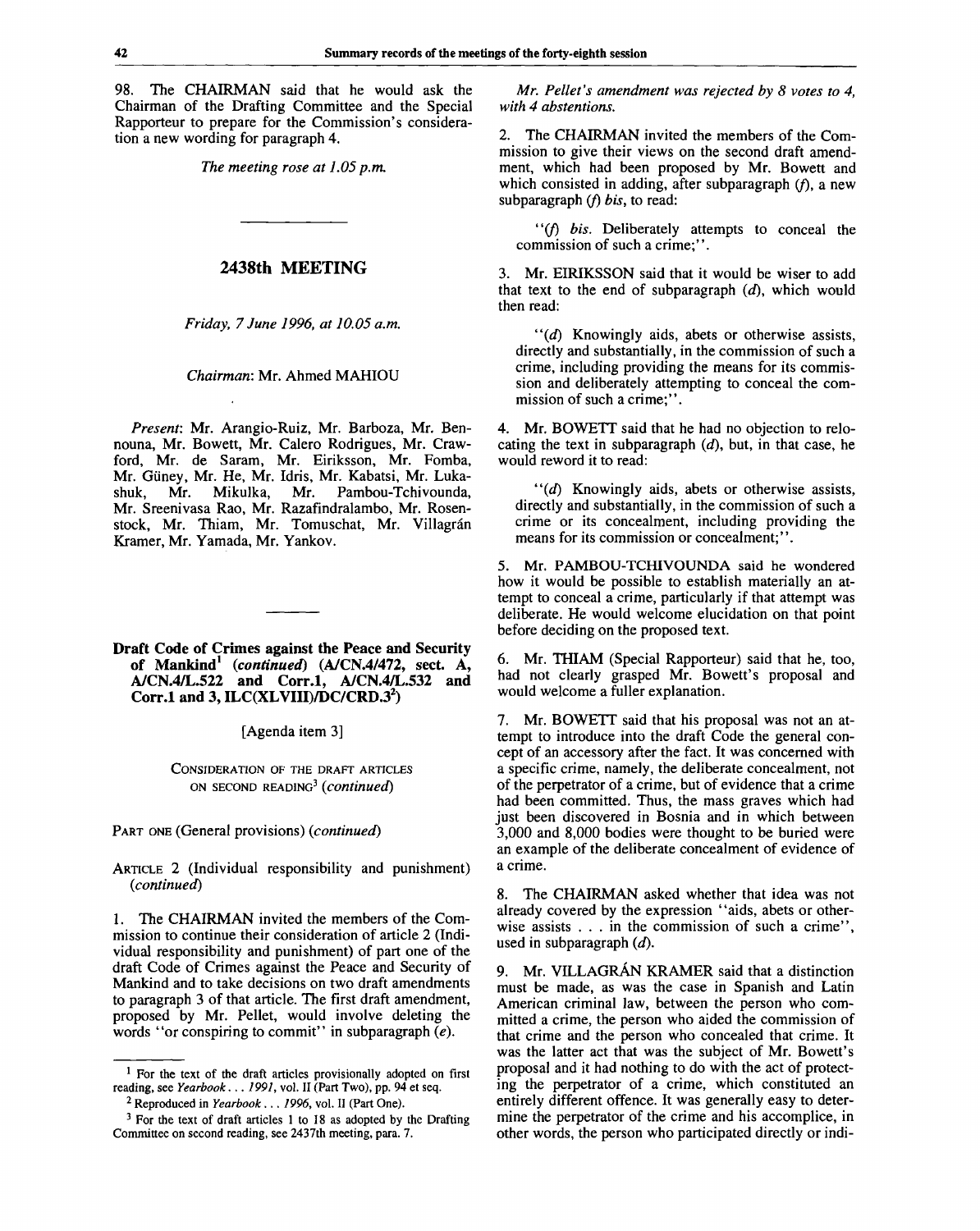rectly in the commission of the criminal offence. The task was much more difficult in the case of concealment of the crime because the culprit might be an authority. Even where an individual was the culprit, concealment could be interpreted in various ways. Those observations would perhaps enable the European and African members of the Commission to grasp the issue more clearly. It remained to settle the problem of terminology and to find the term in the other languages that corresponded to the Spanish word *encubrimiento,* which fully reflected the idea contained in the proposal.

10. Mr. YAMADA said that, unfortunately, the explanations provided by Mr. Bowett had not enabled him to understand the issue any more clearly. In criminal law, concealment meant any act aimed at concealing the perpetrator of a crime, providing the means of avoiding his apprehension or concealing or destroying the evidence of the crime he had committed. Article 2 tried to establish the general principle of individual criminal responsibility and, to the best of his knowledge, all criminal justice systems treated an offence of concealment as a less serious offence than the principal offence. He therefore doubted the advisability of including the crime of concealment among crimes against the peace and security of mankind. Furthermore, the acts committed in the former Yugoslavia of the kind referred to by Mr. Bowett, namely, the burial of victims' bodies in mass graves, had probably been committed not by third parties otherwise innocent of the crime concealed, but by the very persons who had committed the said crime and who were therefore punishable under the Code. Lastly, he was concerned that, if the text proposed by Mr. Bowett was included in article 2, the question of the accessory would then arise, and that would widen the scope of the Code.

11. Mr. KABATSI said that the problem posed by Mr. Bowett's proposal resulted chiefly from the fact that it referred to an "attempt" to conceal a crime and not to its actual concealment. It was obvious that, if a crime was concealed successfully, it would never be known that it had been committed—hence the need to speak of an "attempt". It was also true, as Mr. Yamada had pointed out, that the proposed text had connotations of the concept of an accessory after the fact. Nevertheless, having regard to the concerns expressed by Mr. Bowett in connection with the former Yugoslavia, he thought that that question should be covered in the Code and he would therefore have no difficulty in accepting the text of that proposal.

12. Mr. TOMUSCHAT said that he shared the views expressed by Mr. Yamada. Mr. Bowett's proposal consisted of an abstract text that was open to a number of interpretations. A crime might be concealed for many widely differing motives and it was not possible to focus exclusively on situations such as those to which Mr. Bowett had referred concerning Bosnia. As Mr. Yamada had said, the text was liable to widen the scope of the Code and the Commission would be ill-advised to accept it.

13. Mr. de SARAM said that it would be wrong to consider Mr. Bowett's proposal within the narrow confines of national criminal law or, in other words, to consider the idea expressed in it as covered by the concept of an accessory before and after the fact. The proposal

went much further and deserved to be taken into account. The only question to be settled was where it ought to be placed in the draft Code. In view of the difficulties raised by the concept of attempt, the best solution would be to place it in article 17, which dealt with crimes against humanity.

14. Mr. FOMBA said that the law was not just an intellectual construct, but was supposed to govern real-life situations. He therefore wondered exactly what was meant by the concept of deliberate concealment of the commission of a crime: was it the crime of concealment of evidence or simply of withholding information relating to the commission of the crime?

15. As a contribution to the clarification of that point, he said that, in 1994, shortly before the end of the mandate of the Commission of Experts to investigate violations of international humanitarian law in Rwanda, which had been set up under Security Council resolution 935 (1994) of 8 November 1994, of which he had been a member, the United Nations High Commissioner for Refugees had reported information on allegations of massacres of Hutus by the regime in power. Unfortunately, it had not been possible for the Commission of Experts to establish the facts, mainly for lack of time. But a human rights monitoring team already present in Kigali which had tried to look into the matter, had met with a refusal on the part of the authorities and, in particular, had failed to obtain access to certain areas said at the time to be strategic from the military point of view. Yet there had been presumptions of the commission of massacres and the existence of mass graves in the areas in question. No proof could, however, be produced. He wondered whether that was the type of situation Mr. Bowett's proposal was meant to cover. Insofar as allegations of that kind were confirmed later, it could be deduced that concealment of evidence had taken place and that certain mass graves had been hidden. Mr. Bowett's comments (2437th meeting) had given him to understand, however, that the situation Mr. Bowett had in mind was in fact that of certain countries where crimes against the peace and security of mankind were supposed to be taking place, but about which a deliberate silence was being maintained for political reasons. That would be a case of the withholding of information.

16. He agreed with Mr. Tomuschat that the question would certainly have deserved in-depth discussion in the Drafting Committee and in the Commission. The proposal was well intended, but, before taking a decision, the Commission would need to have a precise definition, backed by a broad consensus, of what exactly was meant.

17. Mr. BOWETT said that he withdrew his proposal.

ARTICLE 2 *bis* (Punishment)

18. The CHAIRMAN invited the Chairman of the Drafting Committee to introduce article 2 *bis* which read:

## *"Article 2* bis. *Punishment*

"An individual who is responsible for a crime against the peace and security of mankind shall be lia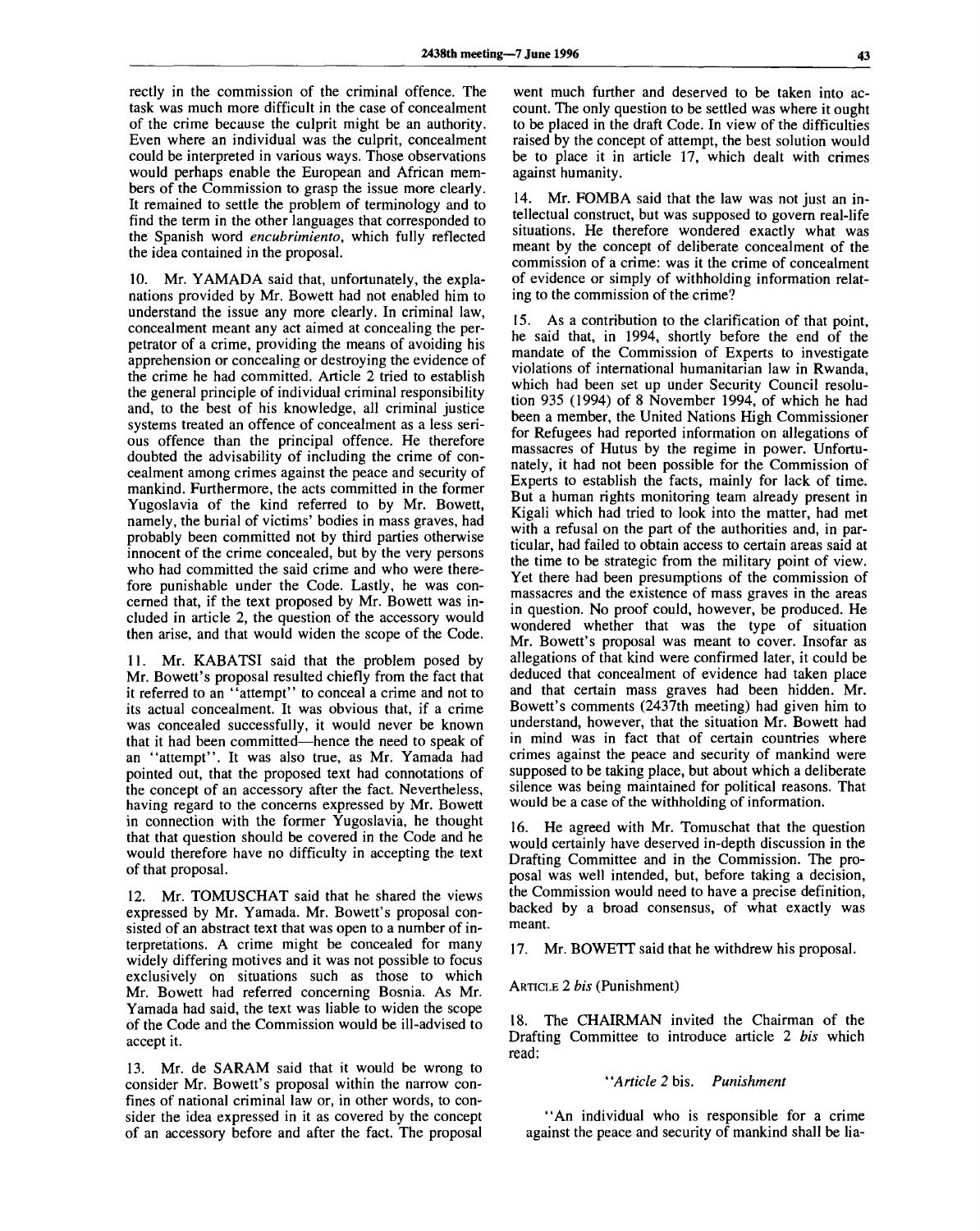ble to punishment. The punishment shall be commensurate with the character and gravity of the crime."

19. Mr. CALERO RODRIGUES (Chairman of the Drafting Committee) said that, on a proposal by Mr. Tomuschat (2437th meeting), the Drafting Committee had agreed that there should be a separate article on the question of punishment. It had come up against only one problem, that of the use of the word "character", but had been unable to find a more appropriate term. If article 2 *bis* were adopted, it would be necessary to delete paragraph 4 of article 2 and to change the title of the article to read "Individual responsibility".

20. The CHAIRMAN recalled that, at the preceding meeting, Mr. Pellet had proposed that the word *caractère* in the French text should be in the plural.

21. Mr. THIAM (Special Rapporteur) said that he accepted the Drafting Committee's proposal. He had no strong feelings about the use of the word *caractere* in the singular or the plural although he would tend to favour the singular. If the Commission decided to use the word in the plural, the reasons would have to be given in the commentary.

22. Mr. PAMBOU-TCHIVOUNDA said that he accepted the proposed text as to substance and, except for one detail, as to form. He suggested that the second sentence, at least in the French text, should be amended to read: *Ce chdtiment est proportionnel au caractere et a la gravite dudit crime.* The present indicative should be used in the French version because an established principle was being stated. He would not insist on the use of the words *dudit crime* and could accept the wording suggested by the Drafting Committee.

23. Mr. RAZAFINDRALAMBO, recalling that he had been in favour of the idea of devoting a separate article to the question of punishment, said that he wished to make the following drafting comments: the words *qui est* in the first sentence were superfluous, at least in the French text; the word *caractère* should be kept in the singular; and it would be useful to keep the words *de ce crime,* which appeared in most of the articles proposed by the Drafting Committee.

24. Mr. ROSENSTOCK said that he had no objection to the deletion of the words "who is". The word "character" should be left in the singular, at least in the English text, as the plural would be incongruous and would, moreover, sound like the word "characteristics", which had a basically different meaning.

25. The CHAIRMAN said that there was no need for further discussion of the use of the word "character" in the singular, on which there seemed to be general agreement.

26. Mr. EIRIKSSON associated himself with the comments made by Mr. Rosenstock and the Chairman.

27. Mr. TOMUSCHAT said that the definite article at the beginning of the second sentence should be deleted.

28. Mr. BARBOZA said that he agreed with the principle of having a separate article on punishment, which should be entitled *Sancion* in the Spanish version. He was, however, puzzled by the statement that the punishment was commensurate with the "character" of the crime. The crimes covered by the Code were well known and it would be enough to say that their punishment should be commensurate with their gravity.

29. Mr. CRAWFORD said that the definite article at the beginning of the second sentence should be maintained because, otherwise, the provision would become generic. He was somewhat disturbed by the lack of any reference to the idea that trial must come before recognition of responsibility and punishment.

30. Mr. EIRIKSSON, referring to the last comment, said that the wording proposed by the Drafting Committee corresponded perfectly to the function of a code, which was to make rules. In the case in point, the Code provided that an individual responsible for a crime against the peace and security of mankind was liable to punishment. Determining responsibility was the function of the court.

31. Mr. THIAM (Special Rapporteur) suggested that, in order to take account of the comment made by Mr. Crawford, the beginning of the first sentence might be amended to read: "An individual recognized as being responsible for a crime".

32. Replying to Mr. Barboza's comments, he said that all crimes against the peace and security of mankind were of the same nature, but could have a different character depending on how they were committed. For example, the responsibility of an individual who was the direct perpetrator of a crime was different from that of an individual who had ordered the commission of a crime or had refrained from preventing the commission of a crime.

33. Mr. BARBOZA said that he did not think that the word "character" conveyed the very cogent idea which had just been expressed by the Special Rapporteur and which was subsumed in the concept of "gravity".

34. Mr. CALERO RODRIGUES (Chairman of the Drafting Committee) said that the word "character" should be understood to refer to the actual nature of the crime, the way in which it had been committed, and that a differentiation on that basis could affect the penalty imposed. He recalled that the problem of terminology had arisen in the Drafting Committee, which had chosen the word "character" for lack of a better one.

35. Mr. IDRIS said that it would not be wise to replace the words "The punishment" by the words "This punishment", as Mr. Pambou-Tchivounda had proposed, since the nature of the punishment could not be foreseen.

36. The CHAIRMAN said that, if he heard no objection, he would take it that the Commission wished to adopt article 2 *bis* proposed by the Drafting Committee, as orally amended in the French text.

*Article 2* bis, *as amended in the French text, was adopted.*

37. The CHAIRMAN said that the articles adopted on first reading had contained an article 4 (Motives), which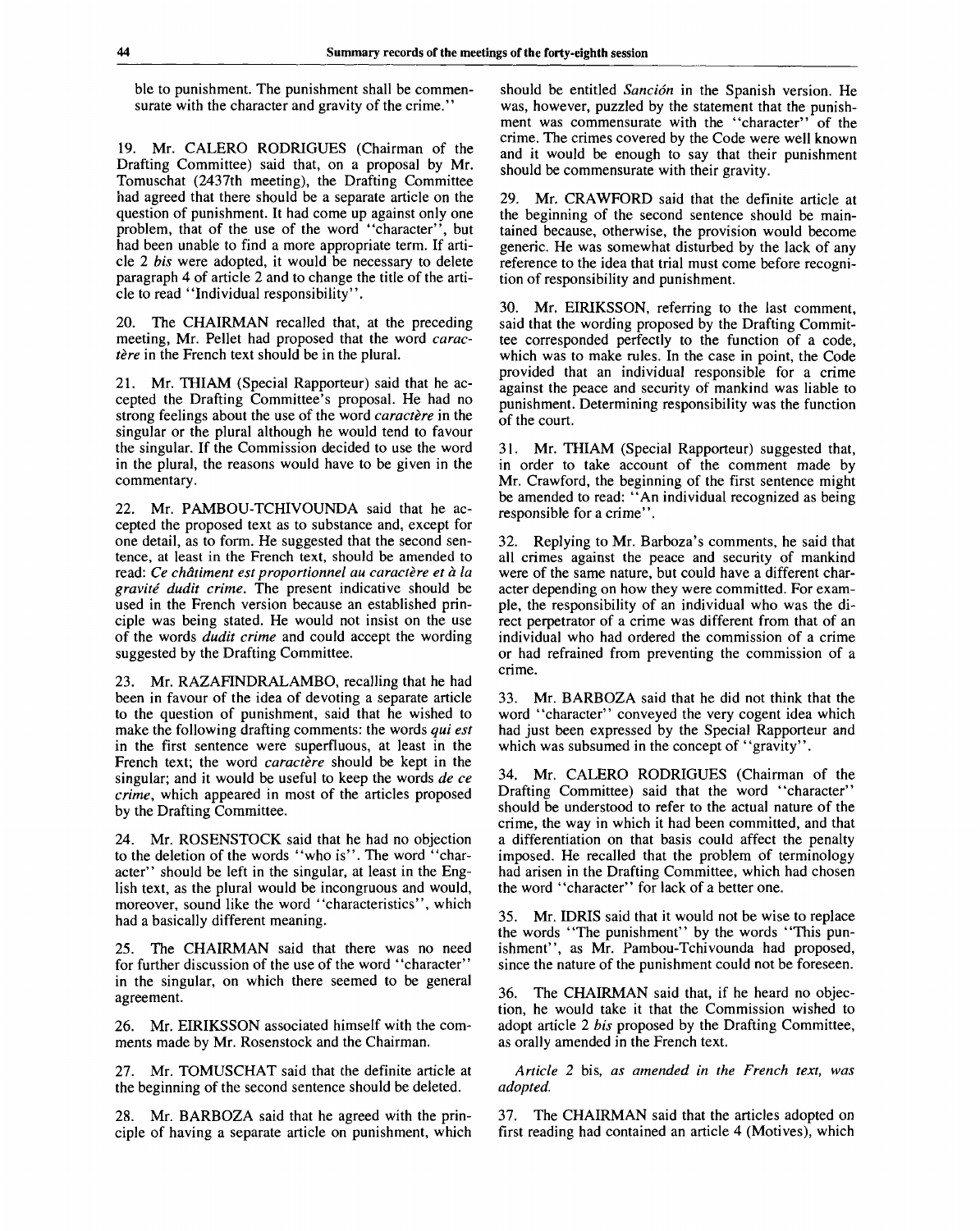the Drafting Committee had deleted at the forty-seventh session essentially because of the reservations expressed by Governments, the Committee having taken the view that the article blurred the distinction between "motive" and "intent".

ARTICLE 3 (Responsibility of States)

38. Mr. CALERO RODRIGUES (Chairman of the Drafting Committee) said that article 3 had been adopted at the preceding session by the Drafting Committee, as article 5, and that its text was sufficiently explicit. The Drafting Committee recommended that the Commission should adopt article 3.

39. Mr. KABATSI said that he was in favour of the deletion of article 3 because he did not see the logic of a reference to the regime of State responsibility in an article relating to individual responsibility, but he would not insist on his proposal if the Commission preferred to retain the provision.

40. Mr. IDRIS said that, on the contrary, article 3 was of vital importance in the Code. In order to bring the text into line with that of article 2, paragraph 1, however, he proposed that the words "responsibility of individuals" should be replaced by the words "individual responsibility". He also noted that the words "The fact that" at the beginning of articles 3, 4 and 5 were not very appropriate in a text of a convention.

41. Mr. PAMBOU-TCHIVOUNDA said that the question whether article 3 belonged in the Code had been settled: it could play an important role during the determination by the judge of various levels of responsibility, especially with regard to certain crimes.

42. He proposed an amendment to the French text that would shorten and clarify it by the deletion of the words *toute question relative à* and the replacement of the words *en droit international* by the words *en vertu du droit international.* The English text did not read "any question relating to the responsibility", but "any question of the responsibility", that is to say responsibility as such. His proposal was thus in keeping with the spirit and letter of the English text.

Mr. THIAM (Special Rapporteur), referring to whether it was appropriate to retain article 3 in the Code, said that, when a crime was committed by an individual, two situations were possible: the individual acted either in a private capacity or as an agent of the State. In the latter case, the State might incur responsibility, not at the criminal level, but in respect of compensation. It might thus be prosecuted on the grounds of its international responsibility. That was what article 3 meant, and it thus served a definite purpose. As to the wording of the article, the sentence was in fact a bit long and convoluted and the formulation proposed by Mr. Pambou-Tchivounda was preferable, provided that it created no difficulties for the English text.

44. The CHAIRMAN stressed the importance of leaving the English text as it stood.

45. Mr. VILLAGRAN KRAMER said that article 3 must be retained in all its clarity because, by virtue of the mandate entrusted to it by the General Assembly, the Commission dealt with three areas of responsibility: individual responsibility for international crimes, State responsibility for international delicts or crimes and State liability for acts not prohibited by international law. The Commission could therefore not disregard the civil liability of States. However, the final wording proposed by the Special Rapporteur, in which the words *toute question relative a* were deleted, was perhaps best.

46. Mr. FOMBA said that, in substance, article 3 was a very important saving clause that, in fact, merely reproduced something that already existed, for example, in the Convention on the Prevention and Punishment of the Crime of Genocide.

47. Mr. BOWETT said that he wondered whether the statement in article 3 was true. For example, concerning aggression, in the framework of the consideration of the draft statute for an international criminal court, the Commission had taken the view that a prior finding that the State had committed aggression was necessary before an individual could be accused of aggression. Hence, how could individual responsibility be without prejudice to the responsibility of the State? The two went hand in hand.

48. Mr. LUKASHUK said that, in order to speed up the Commission's work, agreement had to be reached on the wording of the text in one working language without constantly going back over the translation. In that connection, he was surprised that, in the practice of the Commission, French was apparently more "equal" than the other languages. He recognized that it was appropriate to keep the tenor of article 3 in the text of the Code, but thought that it should be inserted in article 2, paragraph 1, and that the title could be deleted.

49. Mr. YANKOV said that the Commission should not amend the English text of article 3 so as not to give the impression that the question of the responsibility of individuals could be compared with that of the responsibility of States. Not only might the responsibility of the State as a whole be at issue, moreover, but also certain aspects, details or conditions.

50. Mr. GUNEY said that he supported the wording proposed by Mr. Pambou-Tchivounda, which was a considerable improvement of the text from the point of view of both style and the terms used.

51. Mr. ROSENSTOCK said that he agreed with Mr. Kabatsi, but would not insist any more than he had that the article should be deleted. On the other hand, he took issue with Mr. Bowett. The fact that the determination of an aggression committed by a State was a pre-condition for considering the responsibility of individuals did not mean that there was anything in the law of the responsibility of individuals which itself affected the responsibility of States. The Commission could thus live with the English text of article 3, specifying that it covered wrongful acts committed by States.

52. Mr. TOMUSCHAT said that article 3 gave the wrong impression that there were two air-tight compart-

<sup>4</sup> See *Yearbook . . . 1995,* vol. I, 2408th meeting, para. 14.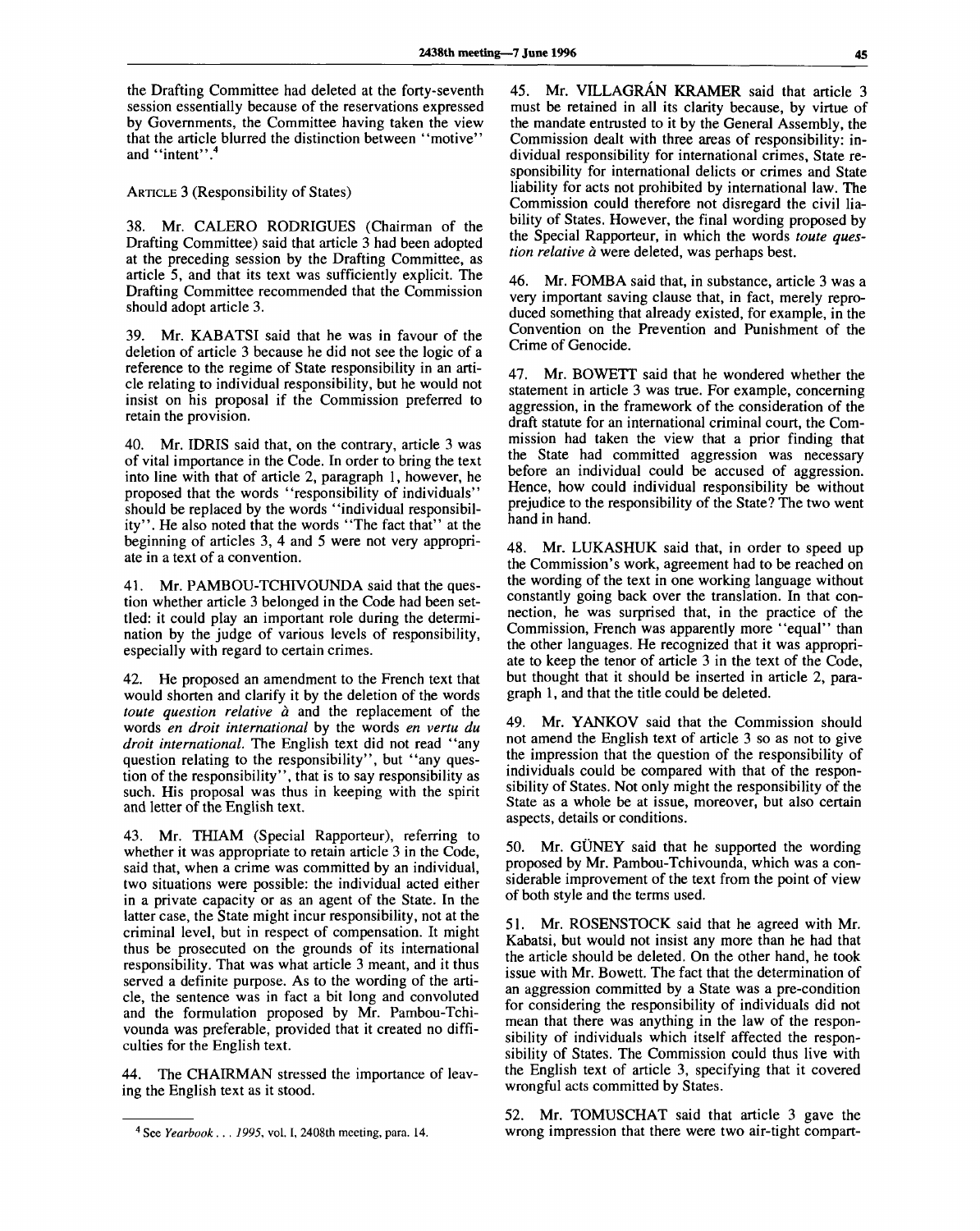ments, State responsibility, on the one hand, and individual responsibility, on the other. The comment by Mr. Bowett was correct and confirmed by a reading of article 15 (Crime of aggression). Attention might therefore be drawn in the commentary to the existence of links between State responsibility and individual responsibility. Secondly, he found the words "The fact that the present Code provides" somewhat cumbersome. Moreover, that was not a fact, but a legal proposition, and the text would be more elegant if the phrase were quite simply deleted.

53. Mr. Sreenivasa RAO said that, like Mr. Lukashuk, he was in favour of incorporating the tenor of article 3 in article 2, paragraph 1. But if the Commission insisted on retaining the article, he agreed with Mr. Idris and Mr. Tomuschat on the need to make the wording at the beginning of the sentence less cumbersome.

54. With regard to the comment by Mr. Bowett, he did not think that the text of the article prevented individual responsibility arising from a prior determination of State responsibility. What article 3 said was that individual responsibility established directly in the framework of the Code, apart from the case of aggression, was without prejudice to any question of the responsibility of States. That would be determined separately and would be decided separately from its consequences.

55. Mr. de SARAM said that he had no objection to article 3, but pointed out that its purpose was to recognize that there could be State responsibility for the commission of an internationally wrongful act under the applicable rules of international law.

56. Mr. ARANGIO-RUIZ said he agreed with Mr. Bowett that there was a contradiction between article 3 and the draft statute for an international criminal court. In his view, however, it was the statute that was wrong, not article 3.

57. The CHAIRMAN said that, if he heard no objection, he would take it that the Commission wished to adopt article 3 proposed by the Drafting Committee, it being understood that the Special Rapporteur, Mr. Giiney and Mr. Pambou-Tchivounda would review the translation of the English text into French.

*Article 3 was adopted on that understanding.*

## **State responsibility** *(continued)\** **(A/CN.4/472/Add.l,** sect. C, A/CN.4/476 and Add.1,<sup>5</sup> A/CN.4/L.524 and **Corr.2)**

#### [Agenda item 2]

58. The CHAIRMAN reminded the members that Mr. Arangio-Ruiz had announced his intention of resigning his office as Special Rapporteur for the topic of State responsibility (2436th meeting). Mr. Arangio-Ruiz had made a significant contribution, in the form of draft articles, to the Commission's work on the topic, whose importance was equalled only by its difficulty in both intellectual and practical terms. As the Commission had been on the verge of completing the first reading of the draft articles, it would be desirable, at that crucial stage in its work, if it could continue to benefit from the Special Rapporteur's contribution.

59. Mr. ARANGIO-RUIZ said that he wished to explain more clearly why he had resigned his office as Special Rapporteur. Since his preliminary report on the topic in  $1988$ ,<sup>6</sup> he had been very circumspect so far as the concept of international crimes of States was concerned. Considering that that matter was *terra incognita* for him, he had decided to deal first with delicts or internationally wrongful acts in general and only thereafter with crimes. The Commission had accepted his choice, but some members had obviously been impatient to see the topic of crimes taken up and from time to time had asked him about the matter.

60. He had finally taken up the subject in 1993 in his fifth report,<sup>7</sup> but, in the interim, there had been a very important development, namely, the felicitous end of the cold war and the equally felicitous revitalization of United Nations action under Chapter VII of the Charter of the United Nations. There had also been two other developments, however, one within the Commission and the other in the world at large. So far as the latter development was concerned, he had noticed—and he had not been the only one to do so—that the United Nations had at times gone beyond certain limits and had occasionally encroached on the area of international relations that pertained to the law of State responsibility. That had increased his misgivings, preoccupation, diffidence and suspicion in respect of article 4 of part two as adopted on First reading.<sup>8</sup> At about the same time that he had really started to deal with crimes, a theory had been put forward in the Commission that since all the crimes to be considered could be covered by one or other of the hypotheses contemplated in Article 39 of the Charter, the Commission had little or nothing to say on the institutional aspects of the consequences of crimes. The Security Council would suffice. As to ICJ, it had been considered not popular enough and too slow—another fact of life for which there were allegedly no remedies.

61. Twice during the forty-seventh session—in informal meetings and then in two formal votes , by 18 votes to 6—the Commission had rejected the attempt of the members who opposed his draft articles 15 to 20 being referred to the Drafting Committee. Repeatedly, therefore, the possibility had then been preserved that, *inter alia,* a serious discussion be carried out, in the current Drafting Committee, on the comparative merits of his proposed draft article 20, on the one hand, and article 4 as adopted, which obviously implied, in his view, an improper subordination of the law of State responsibility to the law of collective security as interpreted by a political body. Considering, however, that the latter issue, in particular, had not been adequately debated, if at all, at the

<sup>\*</sup> Resumed from the 2436th meeting.

<sup>5</sup> Reproduced in *Yearbook . . . 1996,* vol. II (Part One).

<sup>6</sup>  *Yearbook. . . 1988,* vol. II (Part One), p. 6, document A/CN.4/ 416 and Add.l.

<sup>7</sup>  *Yearbook. . . 1993,* vol. II (Part One), document A/CN.4/453 and Add. 1-3.

<sup>8</sup> Originally adopted as article 5, see *Yearbook. . . 1983,* vol. II (Part Two), p. 43.